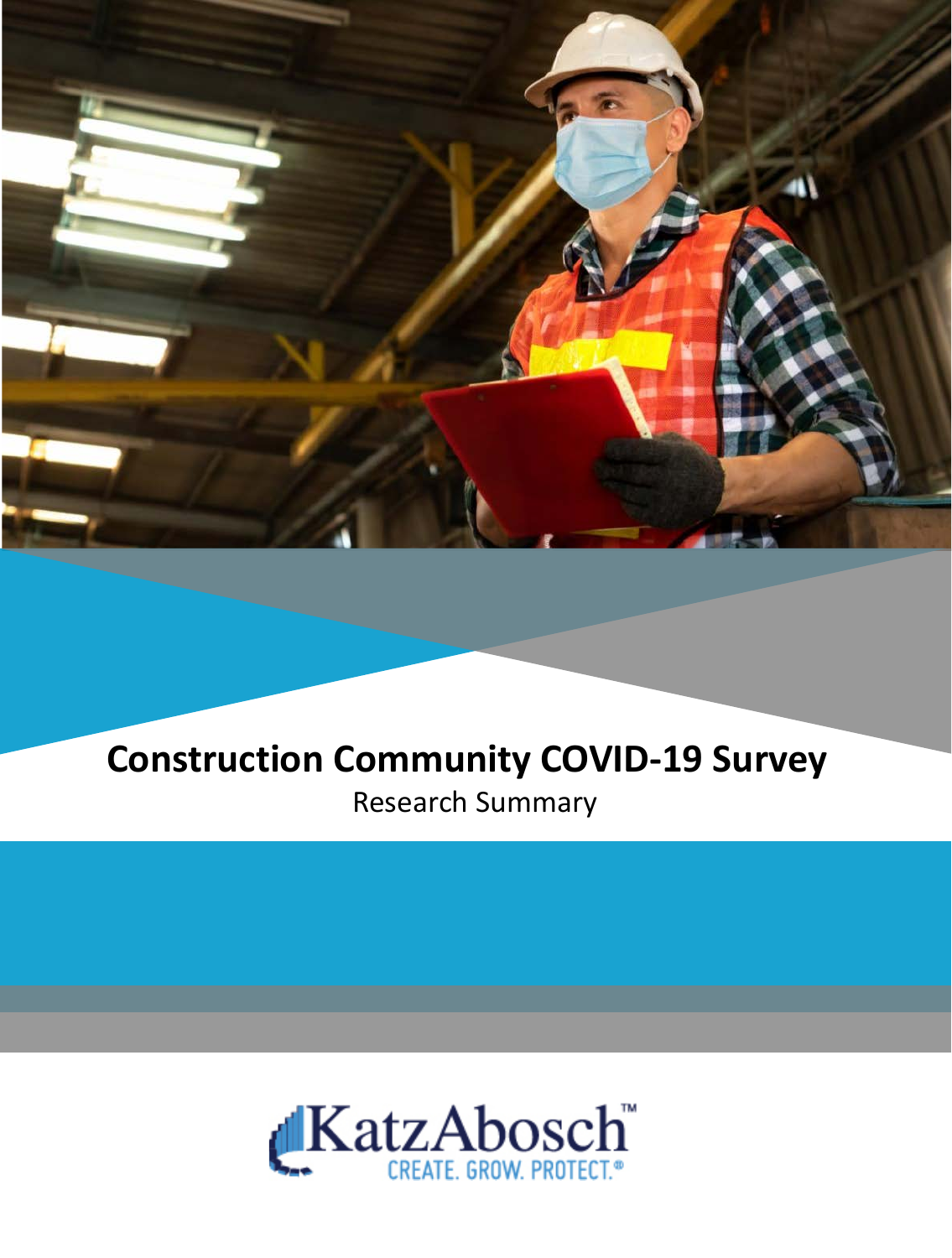### **SUMMARY**

#### **WHY**

This study is part of KatzAbosch's ongoing commitment to conduct and share timely information to construction companies and the professionals who manage them. The COVID-19 pandemic has, as we all know, hit the industry with unprecedented labor and financial obstacles. To get a sense of how construction companies are responding we reached out to our clients and contacts and invited them to participate in our peer survey.

The goal was to provide general benchmarking data to help reinforce operational best practices and highlight planning opportunities to allow your company to thrive.

#### **INSIGHTS**

Construction companies were deemed essential as COVID-19 developed into a pandemic. As such, companies had to aggressively undertake workflow changes that impacted day-to-day operations for them.

Everyone in the company, from office staff to the workforce on the job site, was impacted by the implementation of COVID-19 safety criteria. Sick leave and other employment policies were scrutinized and adjusted.

The graph to the right represents three themes emerging from the survey. These subjects will be reviewed in further detail throughout the report.



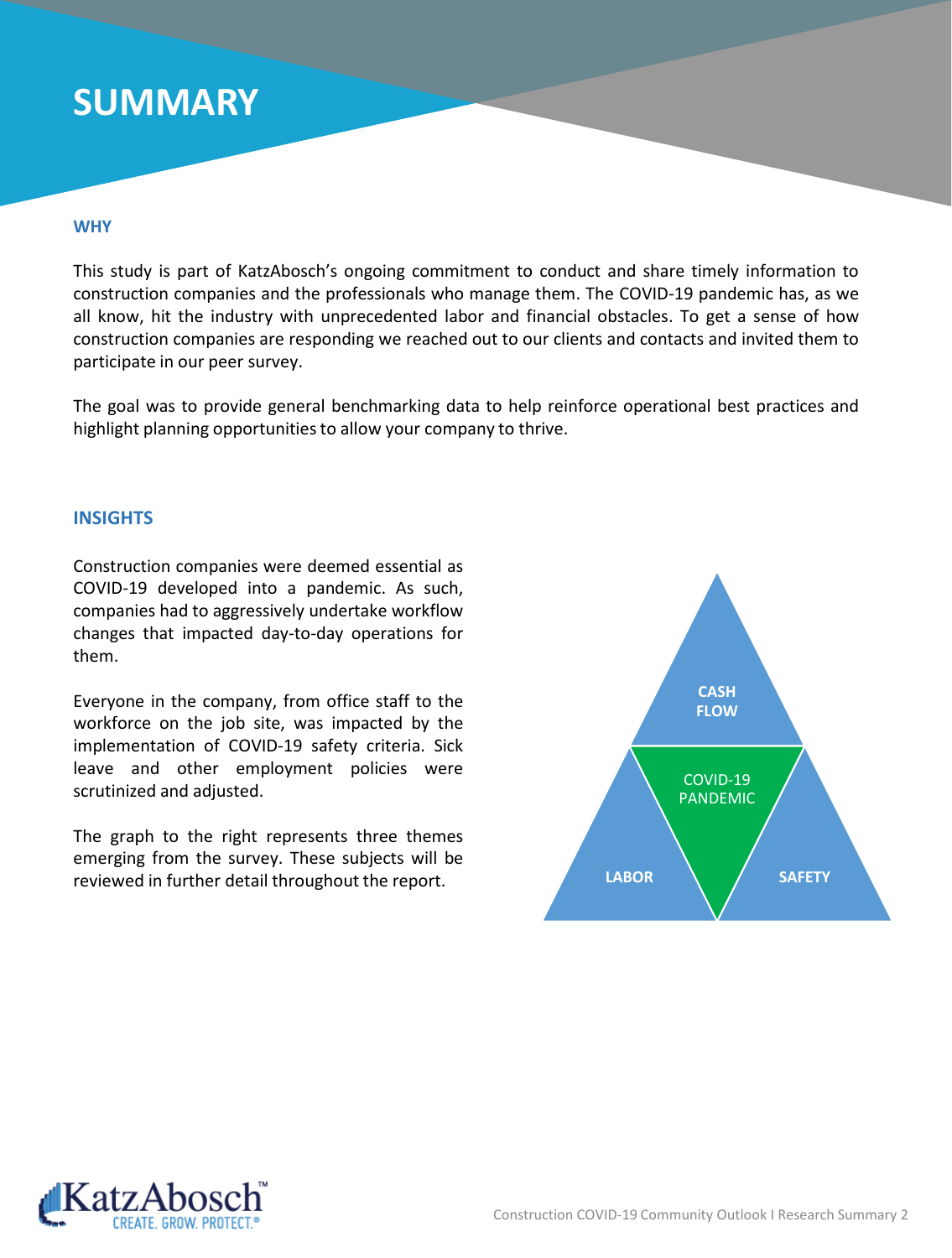## **REVENUE ENVIRONMENT**

The COVID-19 pandemic may have construction companies juggling a number of financial obstacles and challenges. However, half of the survey respondents feel confident their revenue will be down only slightly. This outlook may be off-set by the Paycheck Protection Program benefits. 70 percent of the survey respondents took the loan and the majority plan to take advantage of the forgiveness of debt provided by it.









Figure 3: Percentage of companies who plan to take advantage of forgiveness of debt under the Paycheck Protection Program



Construction COVID-19 Community Outlook I Research Summary 3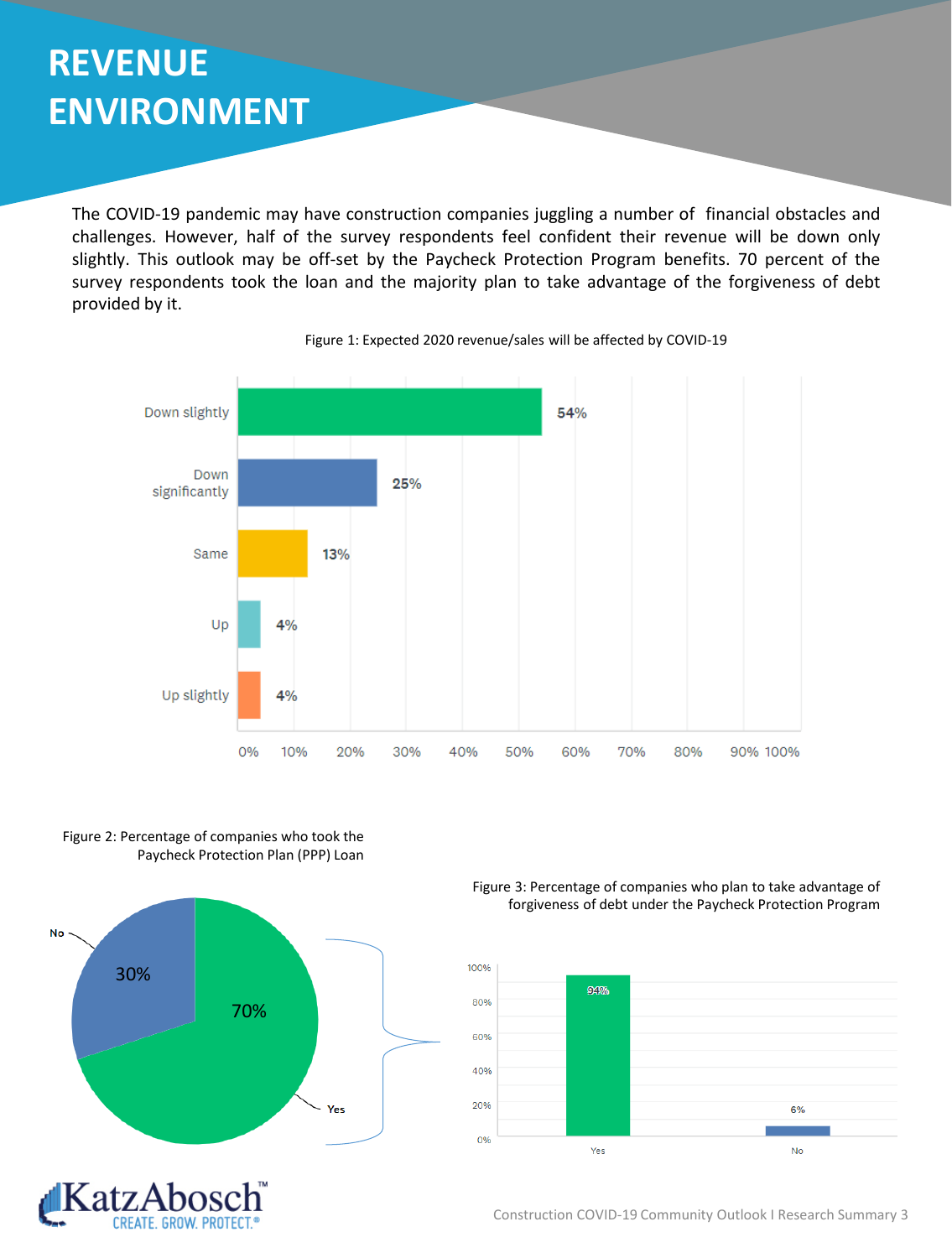# **REVENUE ENVIRONMENT**

According to our survey respondents, work delays are being forecasted between 5 to 15 percent in the next few months (figure 4). Since March, contract bids have decreased by over 50 percent as shown in figure 5.

Work delays and decreased contract bids suggest construction companies, by this fall, may experience a shortage of work. This may result in contractors having to adjust their labor force accordingly. Conversely, these results may indicate that due to the change in timing of signed contracts, some contractors might be facing a labor shortage if all the delayed jobs start up at once.



Figure 4: Percentage of work expected to be delayed





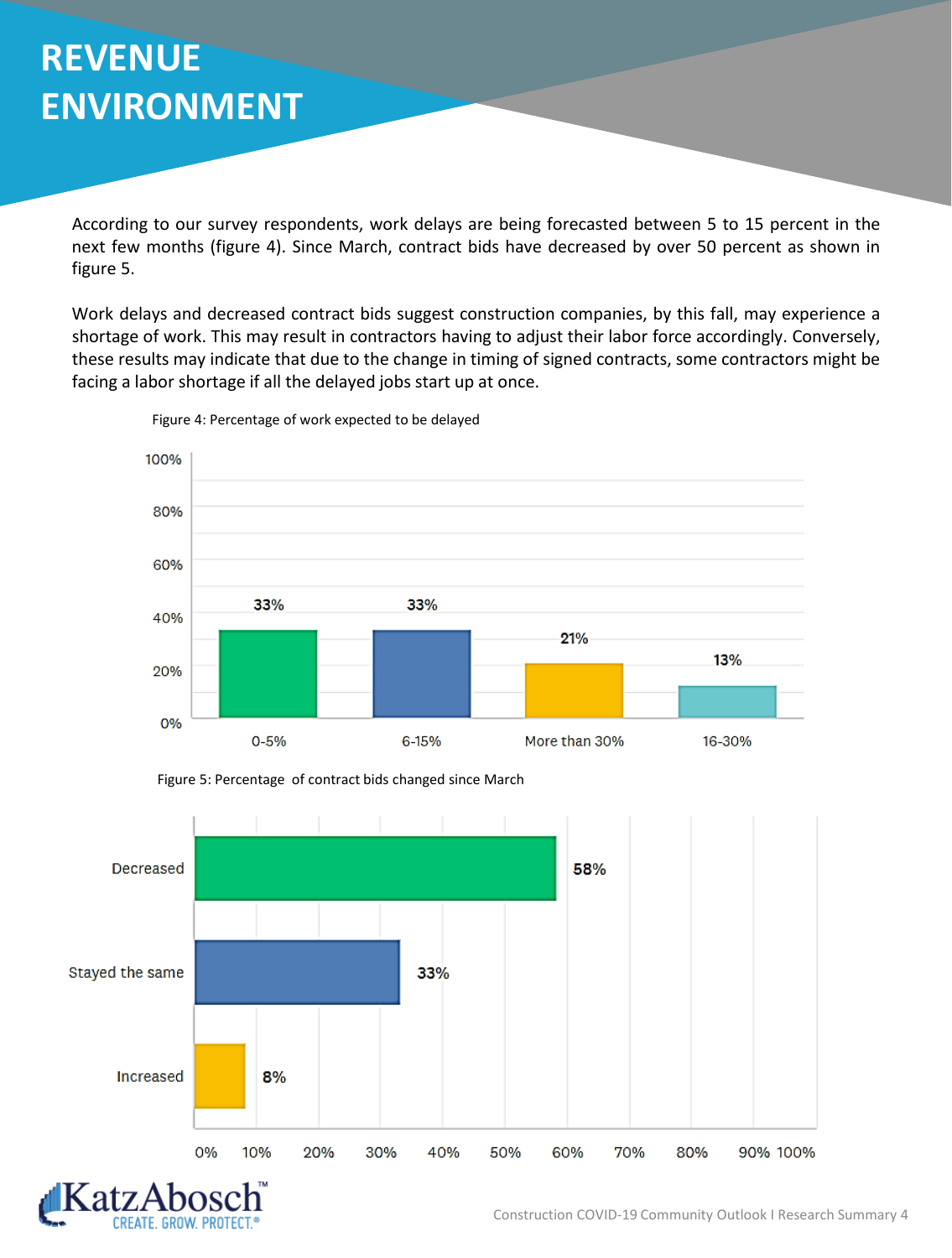## **CASH FLOW OUTLOOK**

### **OVERVIEW OF THE NEXT 12 MONTHS**

Looking at the graph below, many survey respondents believe COVID-19 will be impacting the industry and cash flow the most next spring.

To prepare for a decrease in cash flow, we recommend focusing on right sizing your company and building relationships with customers and suppliers. Labor and timing of work are some of the largest variables construction companies deal with daily. Continuing to do both long-term and shortterm cash flow forecasts will help with labor decisions. Maintaining strong relationships with customers and suppliers can be beneficial during a cash crunch when you might need to extend payment terms.



Figure 6: Percentage of companies concerned with cash flow over the next 3 to 12 months

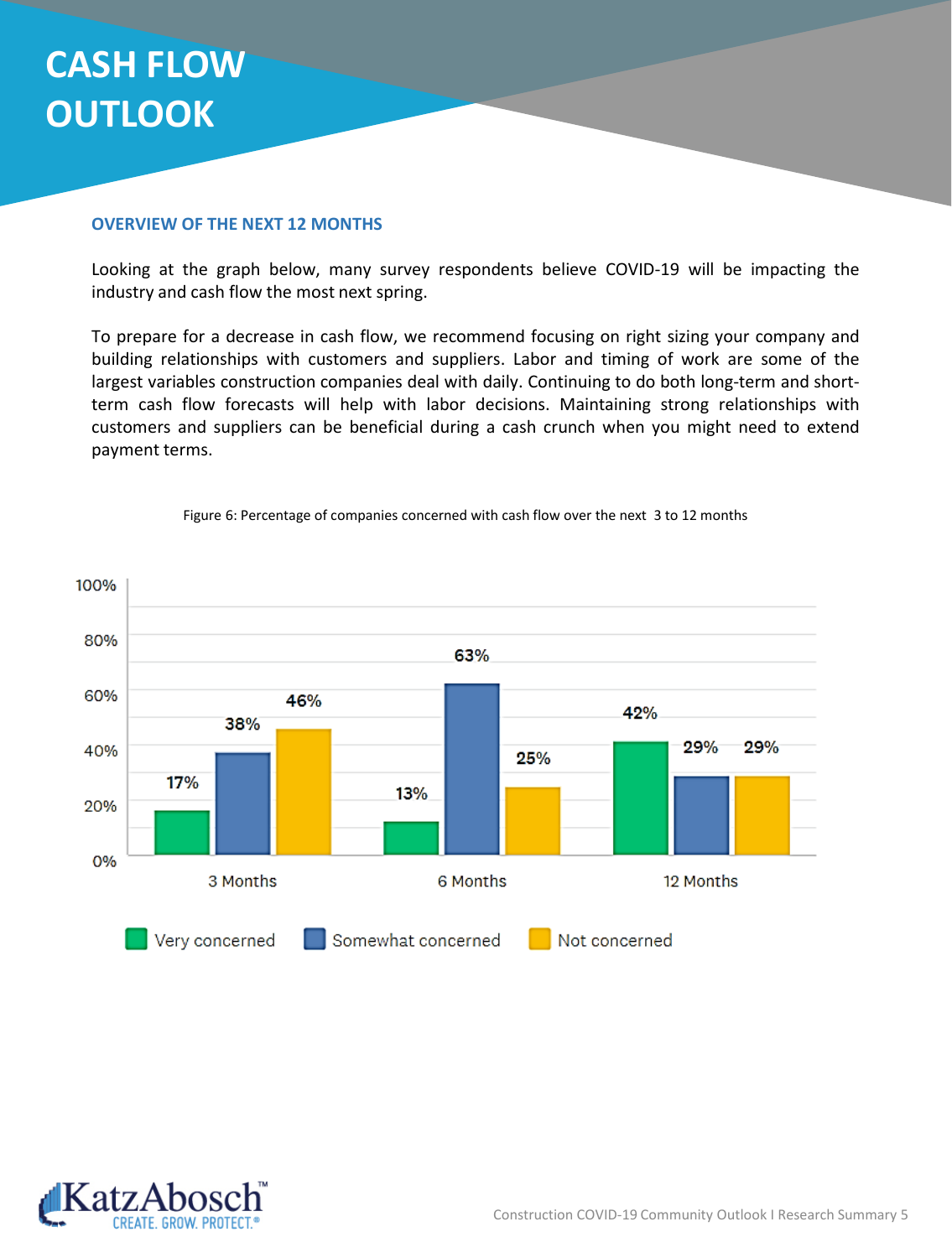# **CASH FLOW OUTLOOK**

### **OVERHEAD RATES**

The below graph represents the percentage of companies concerned with how COVID-19 will impact their overhead rates. Many companies are concerned about this cash flow component.

The silver lining of the global nature of the pandemic is that many vendors that contribute to overhead rates may be adjusting to meet the new economic pressure of constrained cash flow. This may help minimize the overhead you're expecting to incur. Nevertheless, it is recommended to continuously monitor your overhead rates and plan accordingly.



Figure 7: Percentage of companies concerned with COVID-19 having a significant impact on overhead rates

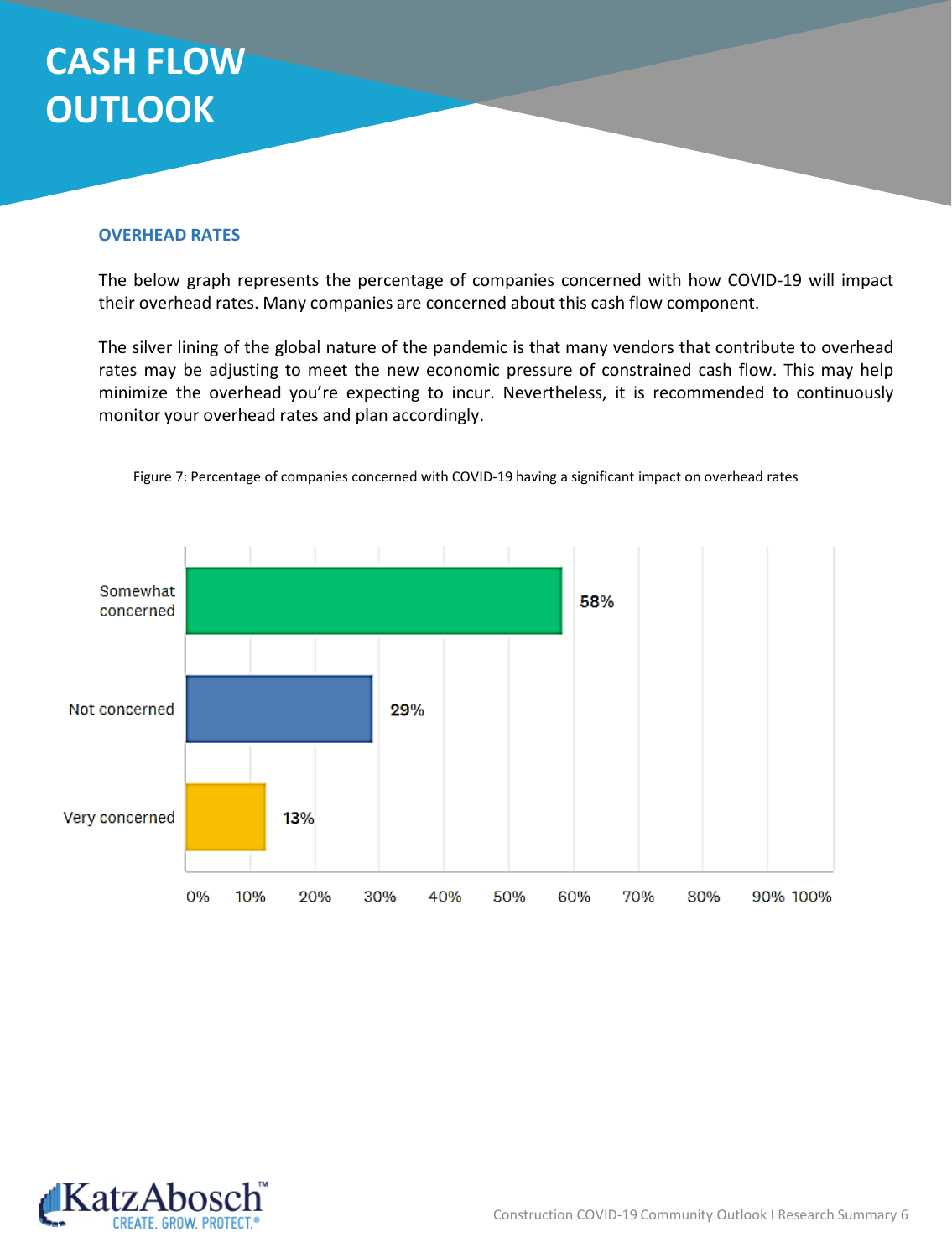# **CASH FLOW OUTLOOK**

### **CONTRACTS**

Most of the survey respondents have fixed fee contracts. As such, most companies indicated (per figure 9 below) they don't know if they will consider submitting contract modifications. This designates a "wait and see" approach for my companies monitoring their projects and cash flow objectives.

As a cash flow strategy if you are a fixed fee contract model you may want to consider calculating and documenting inefficiencies on your job site due to safety concerns and social distance measures. Once you have an idea of the impact you can decide if it is worth pursing contract modifications. Talk to your KatzAbosch representative about different accounting strategies.

Other Time and material 9% 9% Cost Plus -9% 74% OTHER: **Fixed fee** • Community College Spec Bid

Figure 8: Percentage of contract type by survey respondents



Figure 9: Percentage of companies considering submitting contract modifications due to COVID-19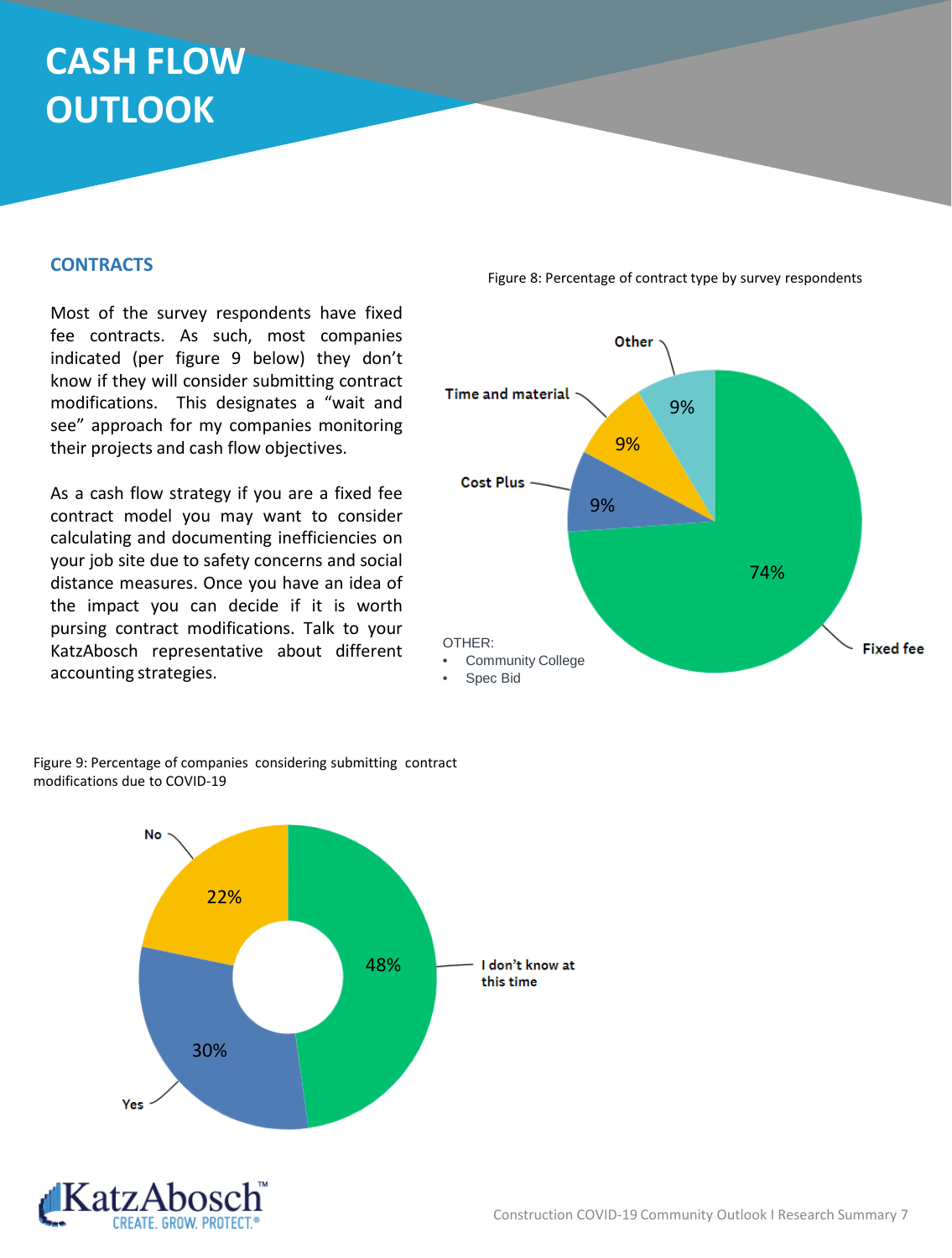# **CASH FLOW OUTLOOK**

### **CLAIMS AND MATERIAL DELAYS**

Companies are not expecting to file any delay claims. However, figure 10 shows over half of the companies are experiencing material delays.

Materials may become harder to obtain due to the bottle necking of supply chains as borders and production lines become impacted by the continuation of the pandemic. Additionally, increased residential and main street commercial demand of basic construction supplies, such as lumber, are creating a short-term shortage. Make sure you are using material escalation clauses in your contracts going forward to off-set these possible disruptions.



Figure 9: Percentage of companies expecting to file delay claims



Figure 10: Percentage of companies experiencing material delays

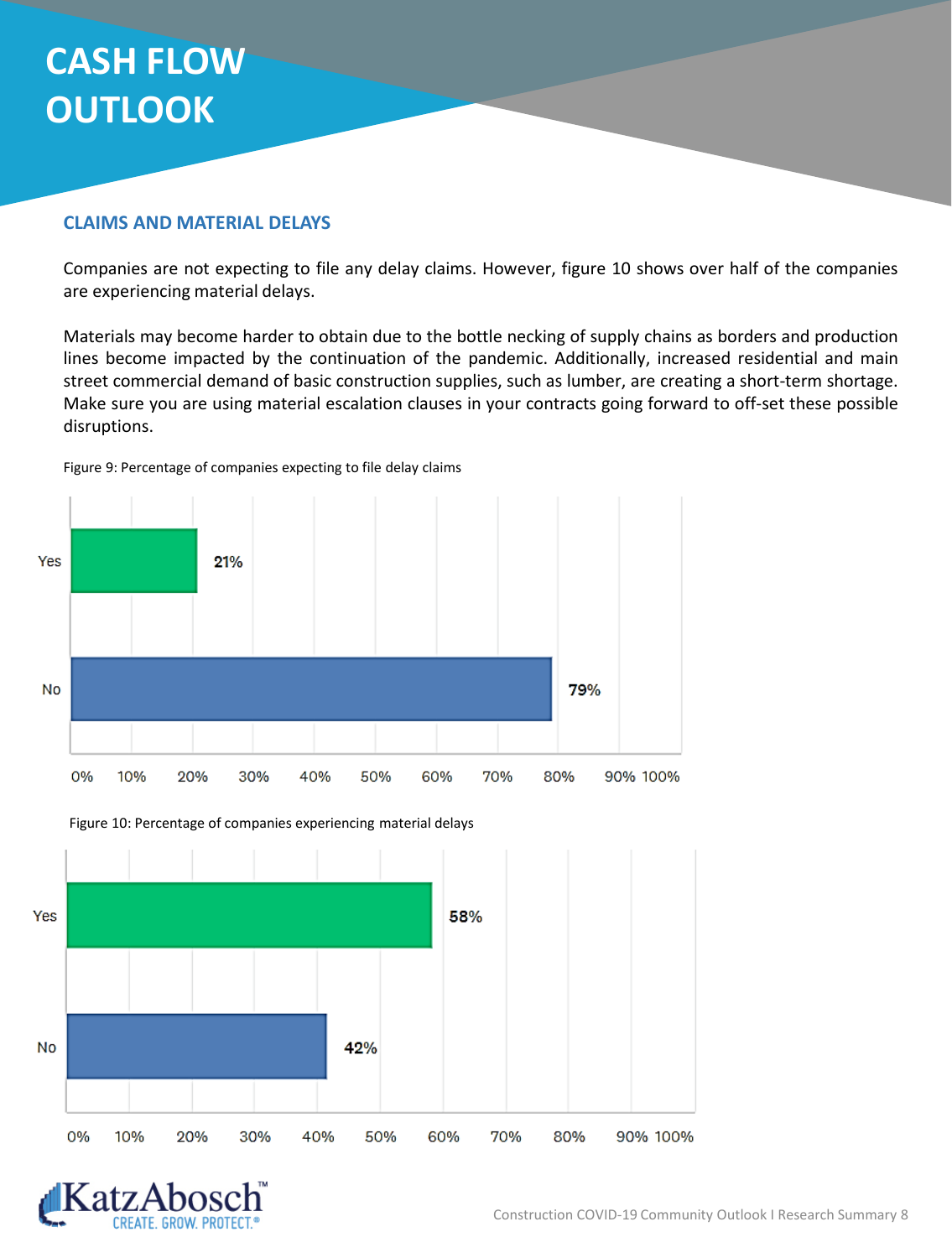# **SAFETEY OUTLOOK**

### **TOP SAFTEY CONCERNS**

The below graph indicates the top three safety challenges with employees returning to the job site. The "other" category ranks the highest and includes various concerns (see below). Followed, closely with companies concerned around not obtaining enough PPE to job sites being hindered due to precautions put in place to protect employees.



#### Figure 11: COVID-19 safety concerns with employees returning to the job site

#### OTHER:

- Work that doesn't allow for 6 feet of space between workers
- Not enough cleaning supplies
- Covid-19 is a great excuse for any material or manpower delay.
- While we provide a safe space, where/what are employees doing outside of work that could jeopardize the company.
- Some building and areas are still not open.
- Owner's stopping access to sites.
- Travel problems will continue to hinder site visits.
- Virus Spikes

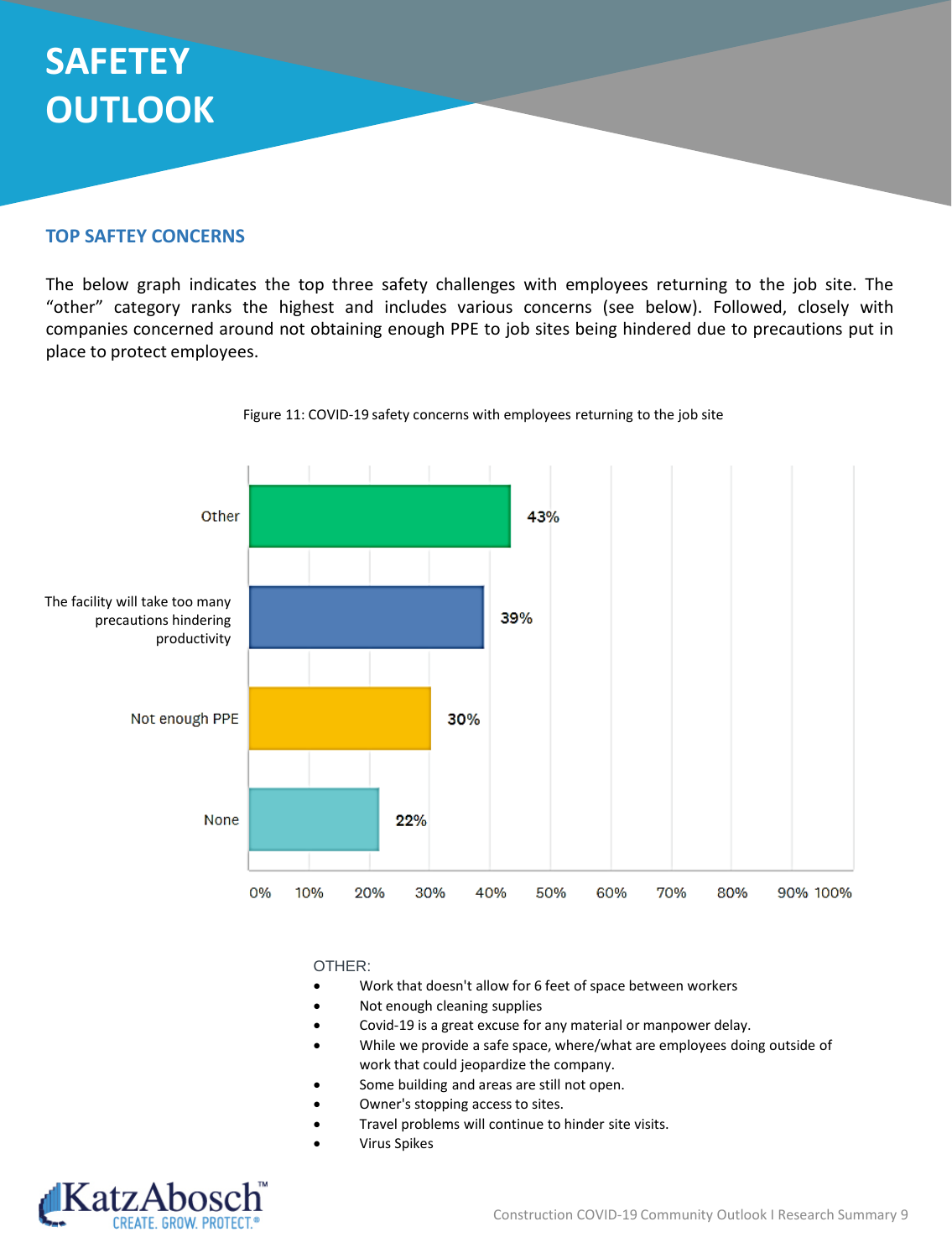# **LABOR RETENTION OUTLOOK**

### **LABOR CHALLENGES DUE TO COVID-19**

Figure 12 shows that most companies do not plan to decrease their workforce due to COVID-19.

Figure 13 below, highlights challenges for employees returning to the job site. 52 percent of the survey respondents indicated they have no issues and COVID-19 has not deterred their workers from preforming work. On the other hand, 48 percent of companies are aware employees are concerned with catching COVID-19 on the job.

As a result, challenges for employers may continue to be centered around making employees feel safe as they work on job sites during the pandemic.







Figure 13: Challenges for employees returning to the job site

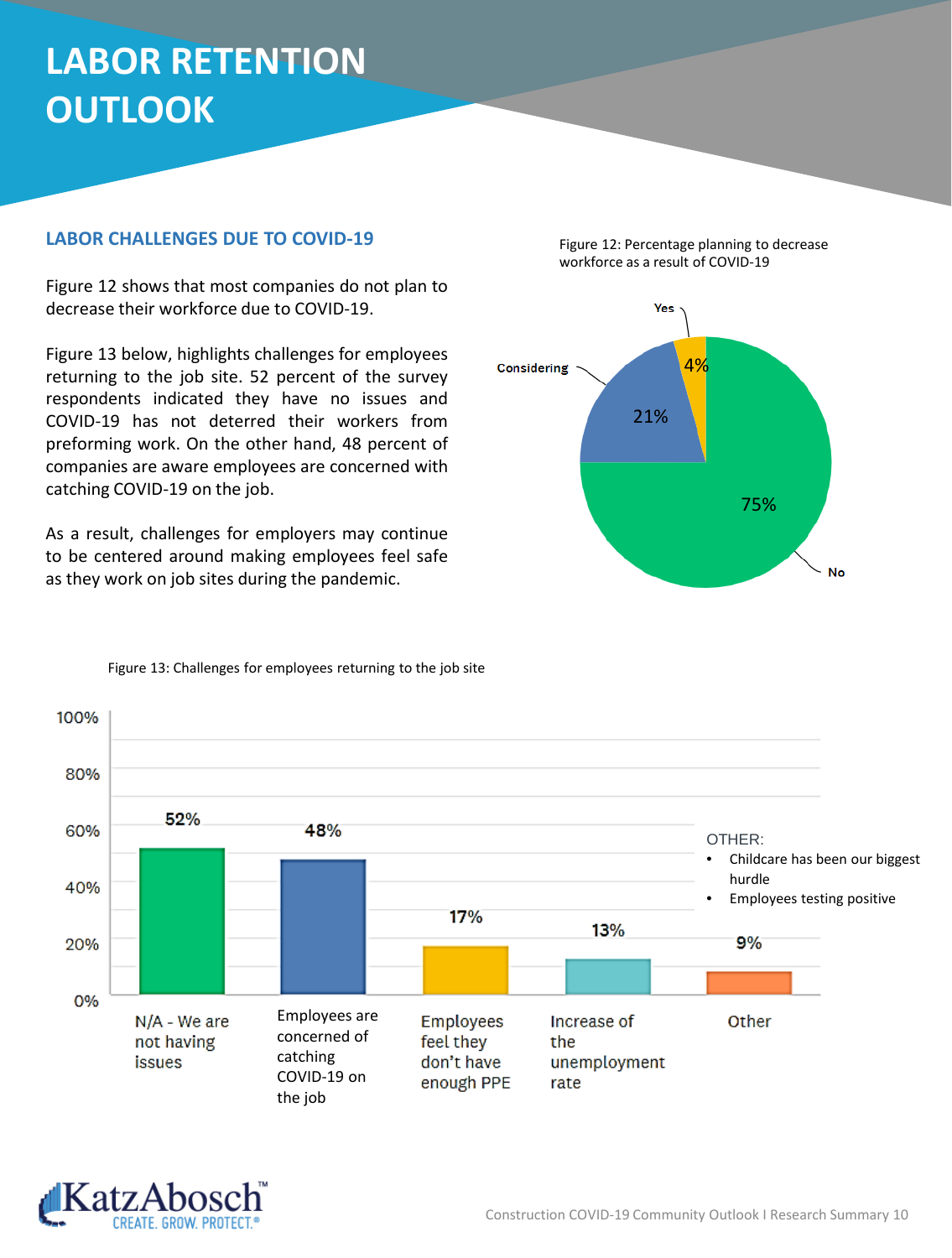# **LABOR RETENTION OUTLOOK**

### **LABOR CHALLENGES DUE TO COVID-19 (CONTINUED)**

To offset labor retention issues caused by COVID-19, companies should contemplate, if they have not done so already, their sick leave policies and communication strategies. Additionally, companies can take advantage of the payroll tax credits for paying employees to stay home when sick due to a COVID-19 related matter.

Another labor retention strategy is to look at your hazard pay. The graph below indicates many companies do not have a hazard pay rate in place. Increasing compensation for at-risk workers is an often-used compensation method in industries with high instances of death or injury such as electrical installation. The challenge in crafting a hazard pay policy, is determining the length of time during which hazard pay will be provided and the requirements to receive it. If you would like to consider this as an option, KatzAbsoch can connect you to an appropriate resource.



Figure 14: Hazard pay

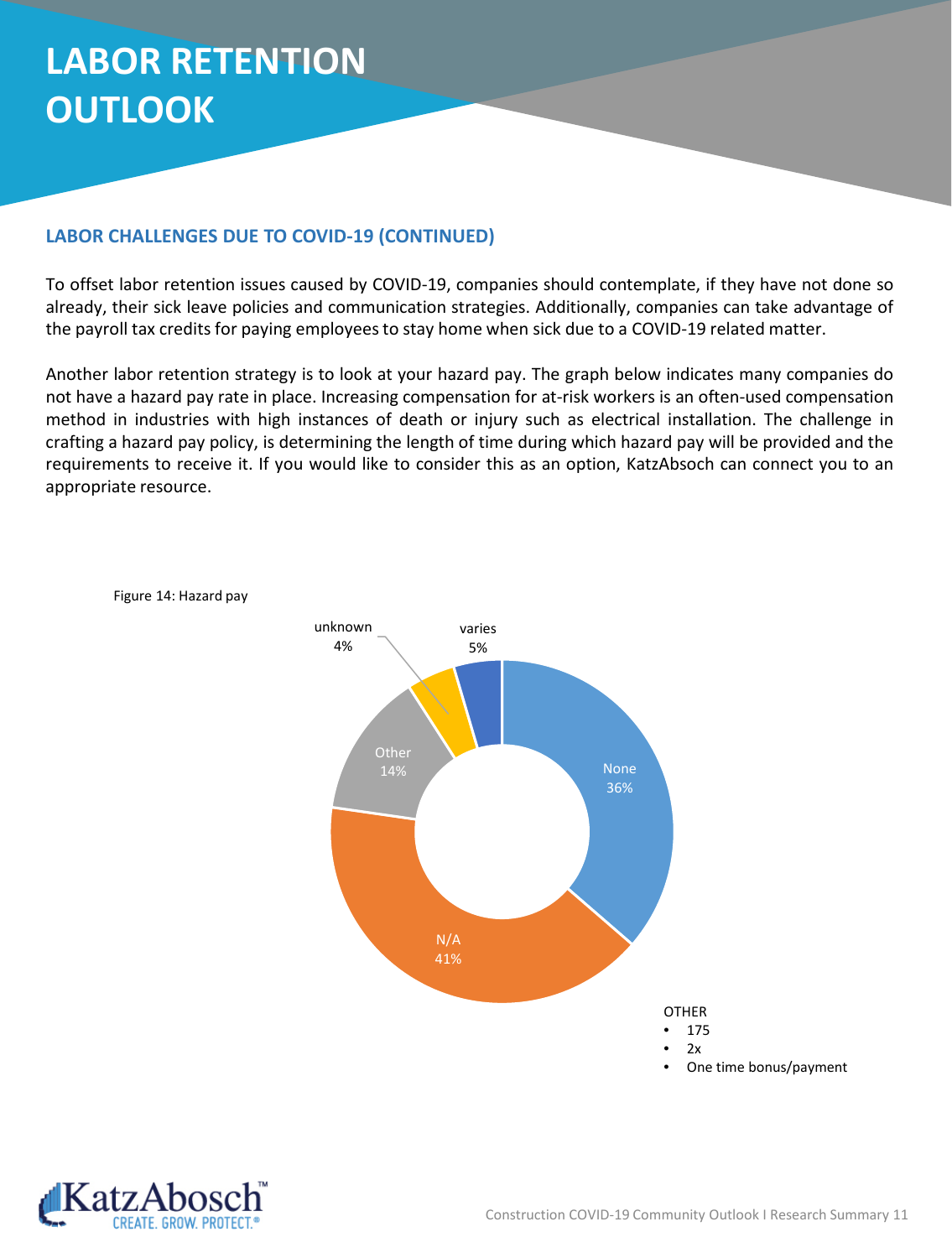## **NEXT 12 MONTHS OUTLOOK**

Not since the 2007 Great Recession has the industry been faced with such economic uncertainty. Yet, based on the survey responses, construction companies are undaunted with COVID-19 impacting the health of their business (see figure 15 below). 74 percent of the survey respondents are neutral or optimistic on this matter. This is most likely a result of industry's essential status.

The challenge over the next 12 months, as noted in the research report early on, will be cash flow next spring. Projects may be slow to complete due to supplies and materials being delayed. Additionally, starting new projects may be slow as the industry continues to balance safety precautions (i.e. social distancing, PPE, increased attention to disinfecting high-contact zones, etc.).

Therefore, successful construction companies will balance prioritizing cash with employee safety.



Figure 15: Companies feeling about the health of their business and the economic uncertainty of the country as a result of COVID-19 over the next year